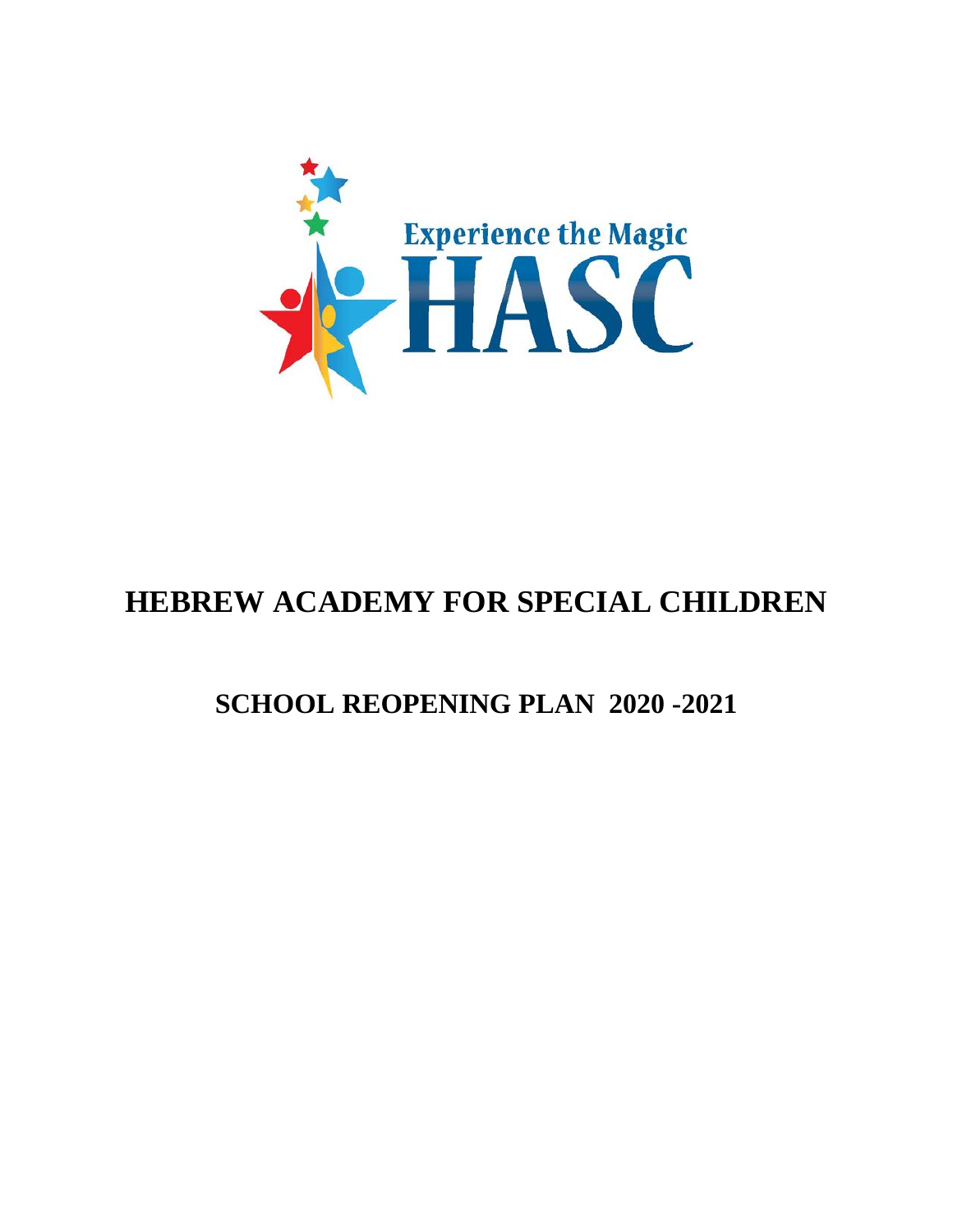# **TABLE OF CONTENTS**

| Communication / Family Engagement  P. 5  |
|------------------------------------------|
|                                          |
|                                          |
|                                          |
|                                          |
| Social / Emotional Well Being  P. 13     |
|                                          |
| Attendance and Chronic Absenteeism P. 14 |
|                                          |
|                                          |
| Certification, Incidental Teaching       |
|                                          |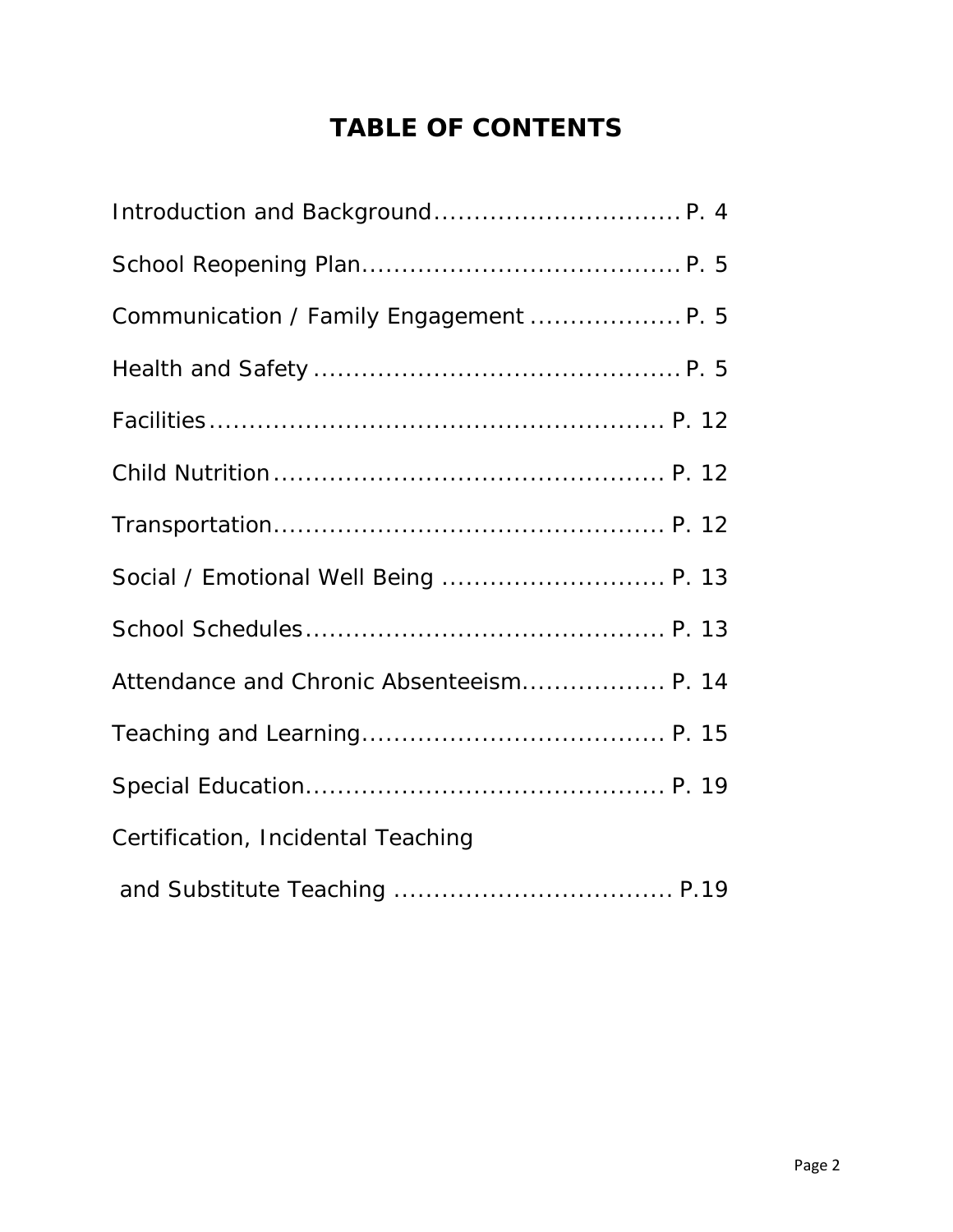# **HEBREW ACADEMY FOR SPECIAL CHILDREN, INC SED SCHOOL RE-OPENING PLAN SUBMITTED: 8/7/2020**

**Agency Name:** HEBREW ACADEMY FOR SPECIAL CHILDREN, INC. **BEDS Code:** 332000227132

Administrative Address: 1318 60<sup>th</sup> Street, Brooklyn, NY 11219

## **Program sites:**

1311 55th Street, Brooklyn, NY 11219 - #800000090148 6220 14th Avenue, Brooklyn, NY 11219 - #332000227132 555 Remsen Avenue, Brooklyn, NY 11236 - #331800226447 46 Grandview Avenue, Spring Valley, NY 10977 - #500402990041 321 Woodmere Boulevard, Woodmere, NY 11598 - #280215226406

## **Programs provided:**

4410 Pre-school Special Education Special Class Special Class in an Integrated Setting 853 School Age Special Education Related Services / SEIT / Multi-Disciplinary Evaluations

## **Contact Person: Bernard Kahn, CEO** 718-686-5900

**Website where this plan will be posted: HASC.net**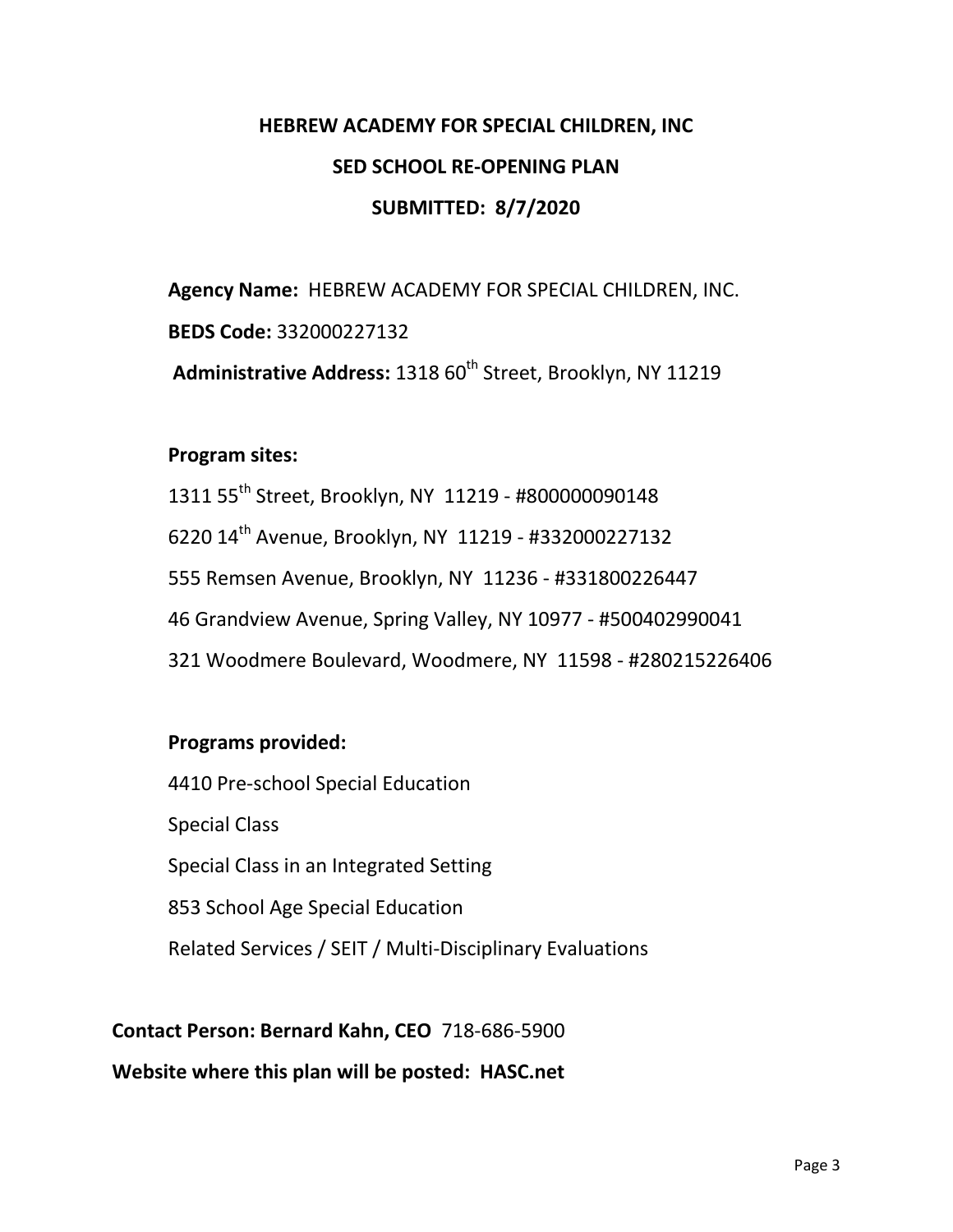## **Introduction and Background:**

The Hebrew Academy for Special Children has worked hard on developing a plan for reopening and operating during the COVID-19 public health emergency. Our plan meets the standards set forth in the guidance and reflects engagement with school stakeholders, administrators, faculty, staff, students, parents/legal guardians of students, local health departments, local health care providers and the New York State Department of Education.

At the Hebrew Academy for Special Children (HASC), our primary commitment is to the students and the families that we serve. Our plan focuses on keeping our students and staff safe. In the Spring of 2020, we shifted from our traditional method of service delivery to one that was very different. We very quickly transitioned from a program that delivered on-site services to one that was completely remote. We are anxious to resume our traditional learning models but are aware that complete face to face services may not be possible at the present time. As we return to in-person instruction and therapy, we have developed the following plan to help us achieve high educational standards while keeping our students and staff in a safe and secure environment. Our reopening plan is based on guidance from the CDC, New York State Department of Health and the New York State Department of Education. We are aware that this plan may need to be revised based on updated information from the above listed agencies.

## **COVID-19 Safety Coordinators:**

Paula Davis, Chief School Administrator

Susan Slater, Director of Clinical and Educational Services

## **Task Force Members:**

Our task force members are our Program Directors at each site and their administrative teams. Included are: Lois Hofflin, Julie Ben-Zvi, Lillian McGovern, Naomi Goldzweig, Rivky Reich, Hennie Friedman, RN, Sharon Wagschal, RN, Debbie Katz, RN, Devorah Gruen, RN, NP, Nancy Hess, RN and Sarah Sherwinter, RN, Mimi Levy, RN, Eva Wanoununu, RN, Sondra Richman, RN.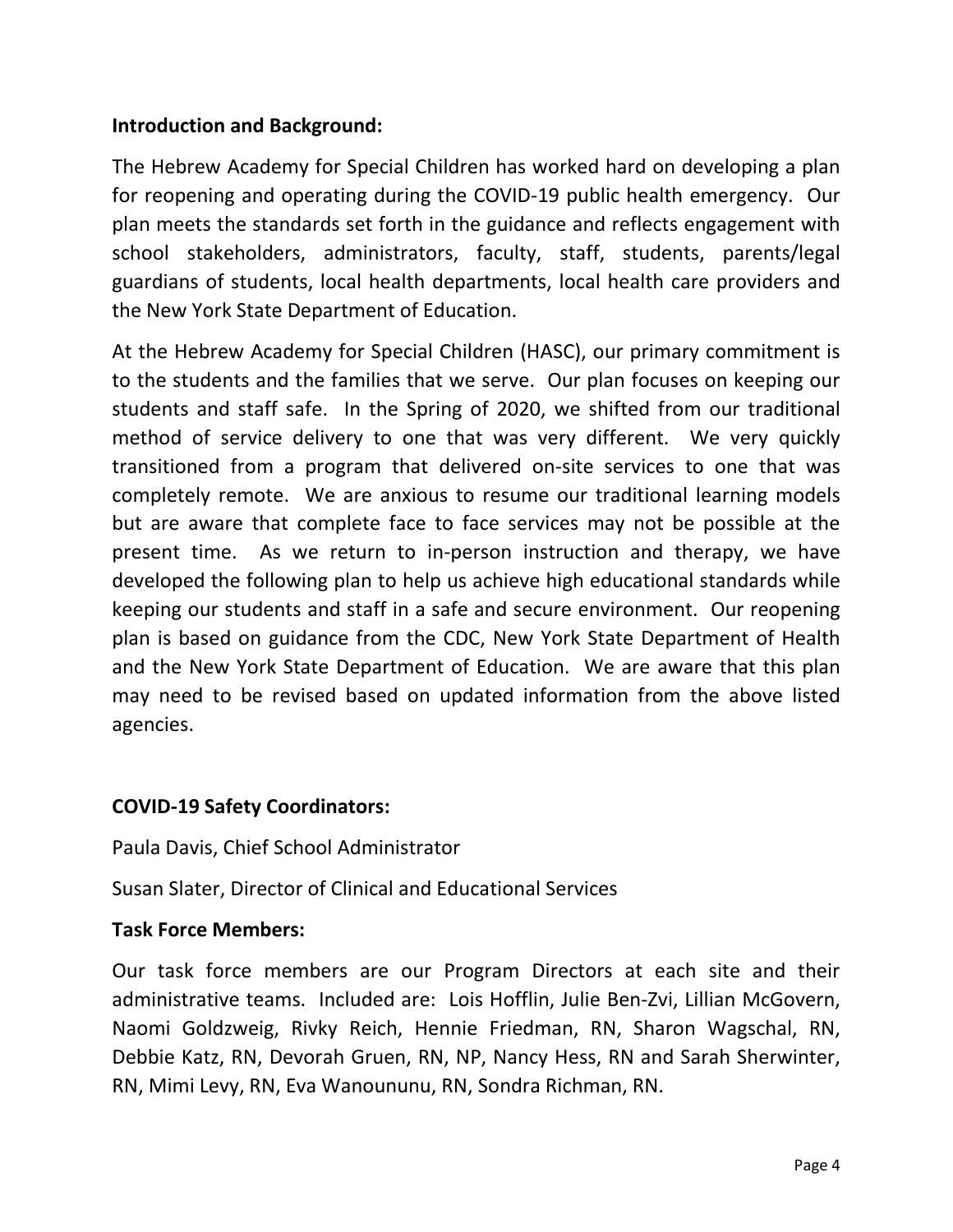## **School Re-Opening Plans**

### **Communication/ Family and Community Engagement**

HASC will provide regular and on-going communication between our school sites, families, staff and school districts via email, USPS mail, texts and phone communication. HASC utilizes an electronic communication system, (K-12 alert system) to quickly update staff and families with necessary information such as unplanned school closures. This system will now be used to update parents and staff regarding emergency notifications relating to COVID-19 health emergencies. HASC will notify families of new protocols in their preferred language. Our reopening plan will be posted on our website in addition to having hard copies available at each of our sites.

#### **HEALTH AND SAFETY**

At HASC, health and safety is a major focus in our reopening plan. Training will be provided to staff and students on how to follow COVID-19 protocol safely and correctly.

Any adult or child entering our buildings will be required to follow proper health regulations set forth by the Department of Health including proper hand washing, face coverings, social distancing, and respiratory hygiene.

Anyone entering the building will be screened. Our screeners will be trained to follow CDC, OSHA and DOH guidelines. Staff responsible for screening will be provided with appropriate PPE.

HASC will post signage throughout the buildings regarding health and safety precautions, proper hand washing and social distancing. HASC will provide inservice trainings regarding:

- OSHA safety
- Proper handwashing and use of hand sanitizer
- Cleaning and disinfecting
- Social distancing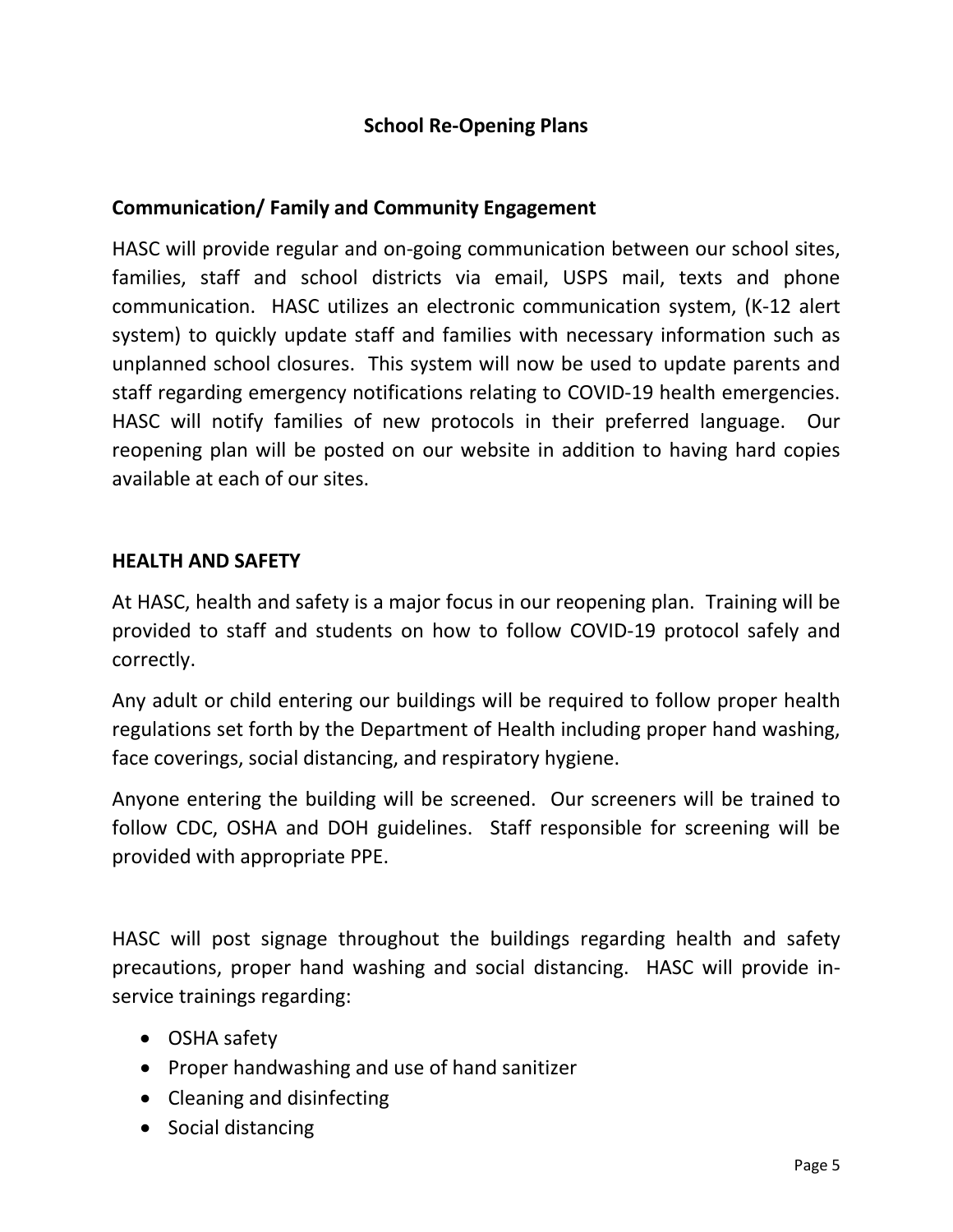- Proper coughing and sneezing etiquette
- Wearing of face coverings
- Use and disposal of PPE
- Identification of staff or children who may be ill
- Classroom Capacity / Safety Practices

All students depending on their level of comprehension, will be trained in proper hand washing, coughing and sneezing etiquette, wearing of face coverings, and social distancing.

HASC will allow 50 square feet per child in a classroom to allow for social distancing. While face coverings are mandatory for staff and highly encouraged for children, there are times when wearing a face covering may not be feasible. For example, NYSED states that face coverings should not be placed on children where it would impair their health or cause distraction. Furthermore, many of our children have sensory issues, asthma or are medically fragile which would impede usage of face masks.

Students and staff will be permitted to take periodic masks breaks as long as they socially distance or go outside.

Teachers will engage in a hybrid model of instruction with most students attending in person and others participating remotely depending on family preference. Classroom staff will not be split between classrooms to the extent possible. If the number of students in a particular classroom exceeds the room's capacity for appropriate distancing, we will utilize other areas in the building such as sensory rooms, therapy rooms, cafeterias, gymnasiums and playgrounds. Classrooms will remain as their own group / cohort once they enter our facility. To limit the risk of infection, HASC will not sponsor any field trips or have any special congregate events. We are eliminating assemblies, cafeteria lunches and all large group activities. Whenever possible staff meetings and classroom team meetings will be conducted virtually. Upon opening, visitors will not be allowed in the building, only staff and students will be allowed to enter. All deliveries will be left outside. Essential visitors that must have access will be screened for temperature and symptoms and answer the mandatory questions prior to entry to the building.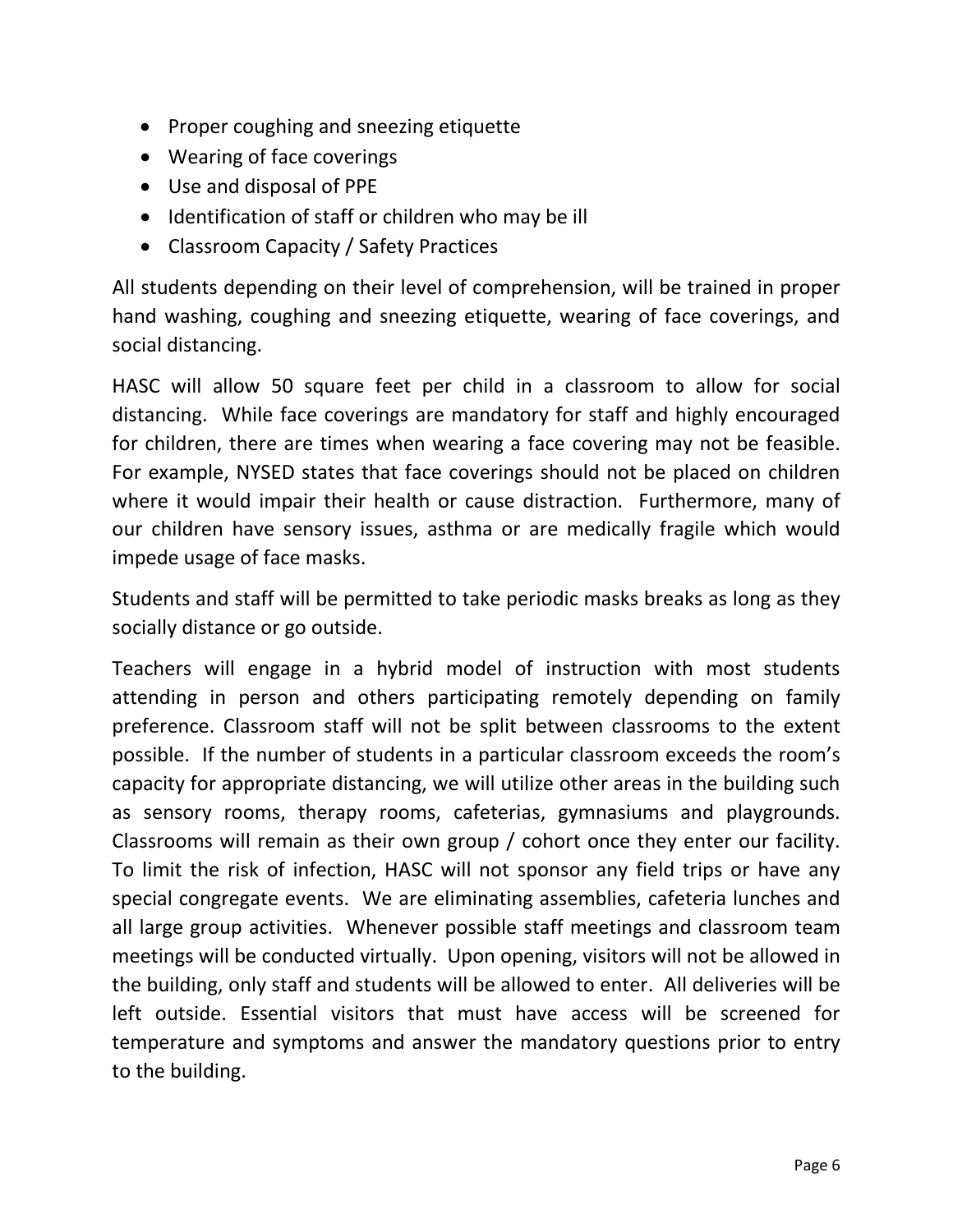## **Monitoring of Health Conditions**

Our facilities are being properly disinfected and appropriate signage is being posted throughout our buildings. Furthermore, we have ordered the proper amount of PPE for our students and staff.

In addition, school wide cleaning and disinfection will take place daily using products recommended by the CDC.

## **Screening**

Each child and staff member will have their temperature taken before they will be allowed to enter the building. Individuals who present with a temperature greater than 100 degrees will be denied entry into the school or sent directly to the isolation room until they are picked up. In addition, the daily questionnaire from the CDC will need to be completed either in person or by an email or note from a family member. The CDC questionnaire includes the question regarding any international travel or travel from a state with widespread transmission of COVID-19 as designated by the New York State Travel Advisory in the past 14 days. Our policy is to not allow any visitors. In the event of an emergency, the visitor will be screened in the above manner and will be required to social distance and wear a face covering.

## **Testing Protocols**

Sick students and employees who test positive for COVID may not return to school/work until they have met the criteria set forth by the CDC and DOH. They will be advised to see their primary care physician for diagnostic testing if needed. Any student or staff who fails screening must go home immediately. Any student or staff member who develops symptoms during the day must be separated and sent home as soon as possible. An Isolation room will be available for staff or students who exhibit symptoms and are awaiting pickup. Emergency contacts will be called by the nurse. All areas of the building used by the individuals who became ill will be closed off until cleaned and disinfected. If an employee or student test positive for COVID-19 the nurse or Program Director will notify the Department of Health immediately. The school will inform those who had close contact with the sick person to stay at home and self- monitor for symptoms and follow CDC guidelines. The school will cooperate with all contact tracing efforts.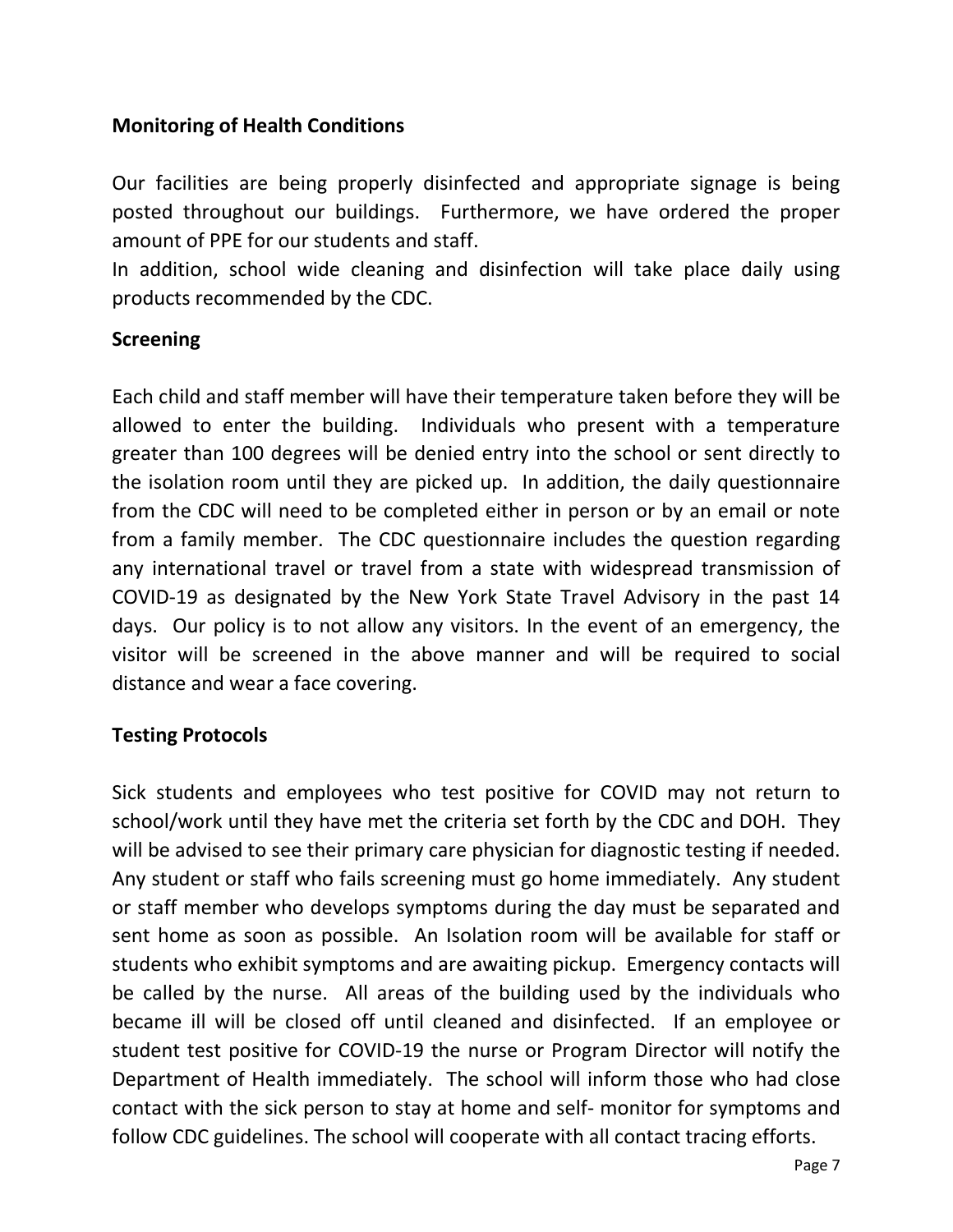## **Testing Responsibility**

The nurses at each of the HASC sites will be responsible for helping staff, students and families find testing sites and following up with test results. In the event that large scale testing is required at a school, the nurses will reach out to the Dept. of Health or local health facilities to try to arrange for onsite testing.

## **Early Warning Signs**

In the event that several individuals at a site present with COVID-19 like symptoms, the nurse will contact the DOH or CDC for guidance on how to proceed. We will follow the metric signs established by state and local health departments that will serve as early warning signs that positive COVID-19 cases may be increasing beyond an acceptable level.

### **Containment**

### **School Heath Offices**

The nurse at each site will be responsible for safely caring for students, faculty and staff if they develop symptoms of COVID 19 during the school day. The Executive Management Team and the Compliance Officer at HASC are responsible for ensuring continuous compliance with all aspects of the school's re-opening plan and possible closure plan. In addition, the Program Director at each site will be responsible for reporting any suspected or confirmed cases at their site to the Executive Management Team.

### **Isolation**

Staff members who do not pass the health assessment will be sent home. Should they be too ill to go home they will be placed in an isolation room and their emergency contacts will be notified. Any students and staff who become symptomatic while at school will be placed in isolation with a staff member. Nurses or designated isolation room staff members will wear PPE (gloves, masks, gowns) when treating suspected cases. Nurses will monitor types of illness and symptoms.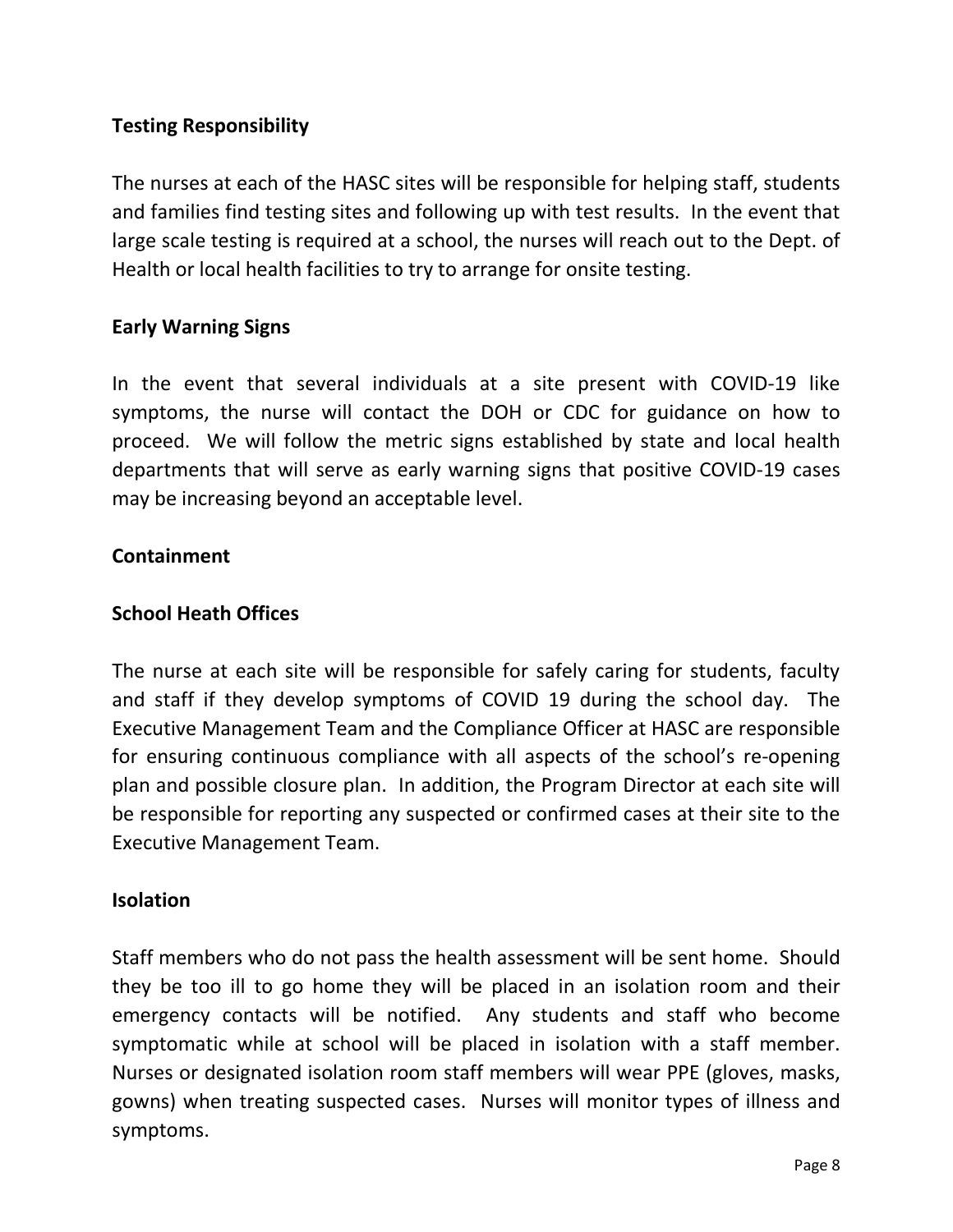## **Collection**

Parent or guardian will be called to inform them that their child must be picked up immediately. Parents will wait for the child at the front door. The child will be accompanied by the nurse to meet his or her parent. When possible, the child will have a face covering. The parent will be instructed to take the child to see a health care provider.

### **Infected Individuals**

May return to work after remaining home and isolating and following DOH and CDC guidelines.

### **Exposed Individuals**

Individuals in school who are exposed to COVID virus will quarantine according to DOH guidelines. If they have not developed symptoms they will be discharged from quarantine and allowed to return to school in coordination with the local health department.

### **Hygiene, Cleaning and Disinfection**

All materials handled by an infected person will be thoroughly cleaned and disinfected, especially high touch areas. In addition, the rooms that were used will be deep cleaned using the electrostatic disinfectant sprayer.

### **Contact Tracing**

All staff will complete daily contact forms which will provide information regarding which staff and students had contact with other individuals. These forms will be shared with the DOH contact and tracing program when requested.

### **Communication**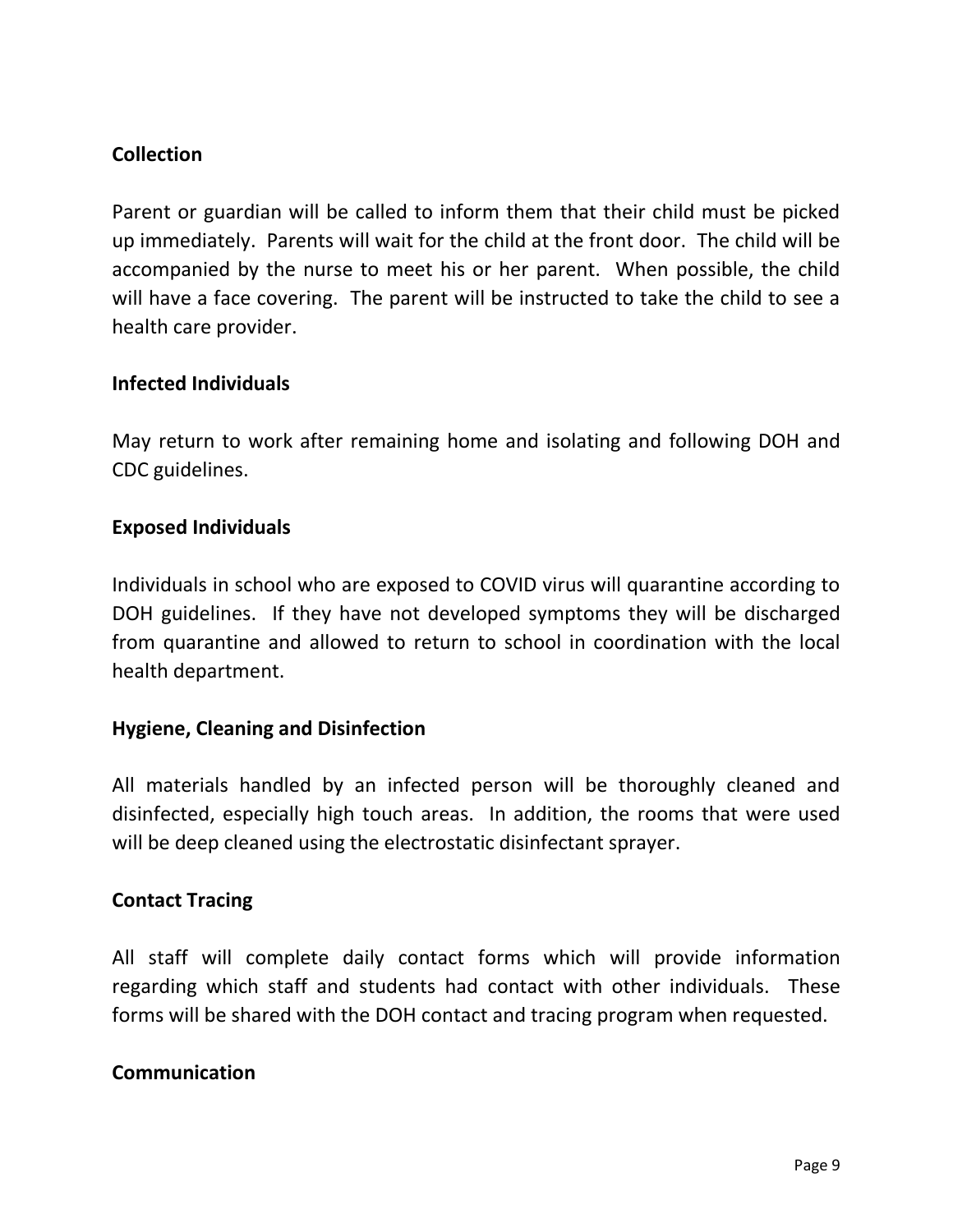All student families and staff will be notified of a positive COVID case in the school by email, phone, text or K-12 alert.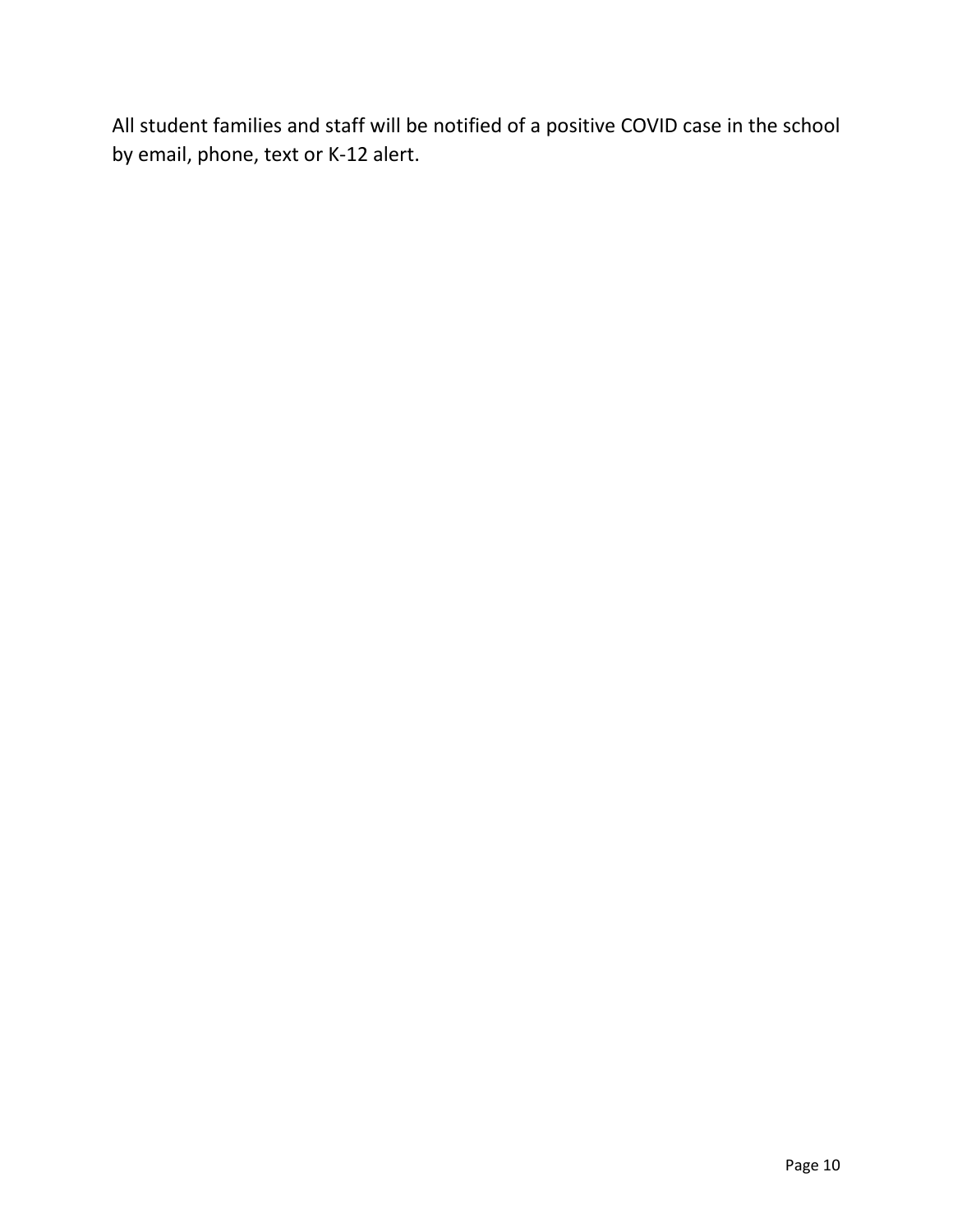# **Screening Questionnaire**

 $\text{Site}$ 

# **Please answer the following questions regarding COVID-19 to the best of your knowledge**

#### **Y / N**

- $\Box$   $\Box$  Have you knowingly been in close or proximate contact in the past 14 days with anyone who has tested positive through a diagnostic test for COVID-19 or who has or had symptoms of COVID-19?
- $\Box$   $\Box$  Have you tested positive through a diagnostic test for COVID-19 in the past 14 days?
- $\Box$   $\Box$  Have you experienced any symptoms of COVID-19, including a temperature of greater than 100.0° F in the past 14 days?
- $\Box$   $\Box$  Have you traveled internationally or from a state with widespread community transmission of COVID-19 per the New York State Travel Advisory in the past 14 days?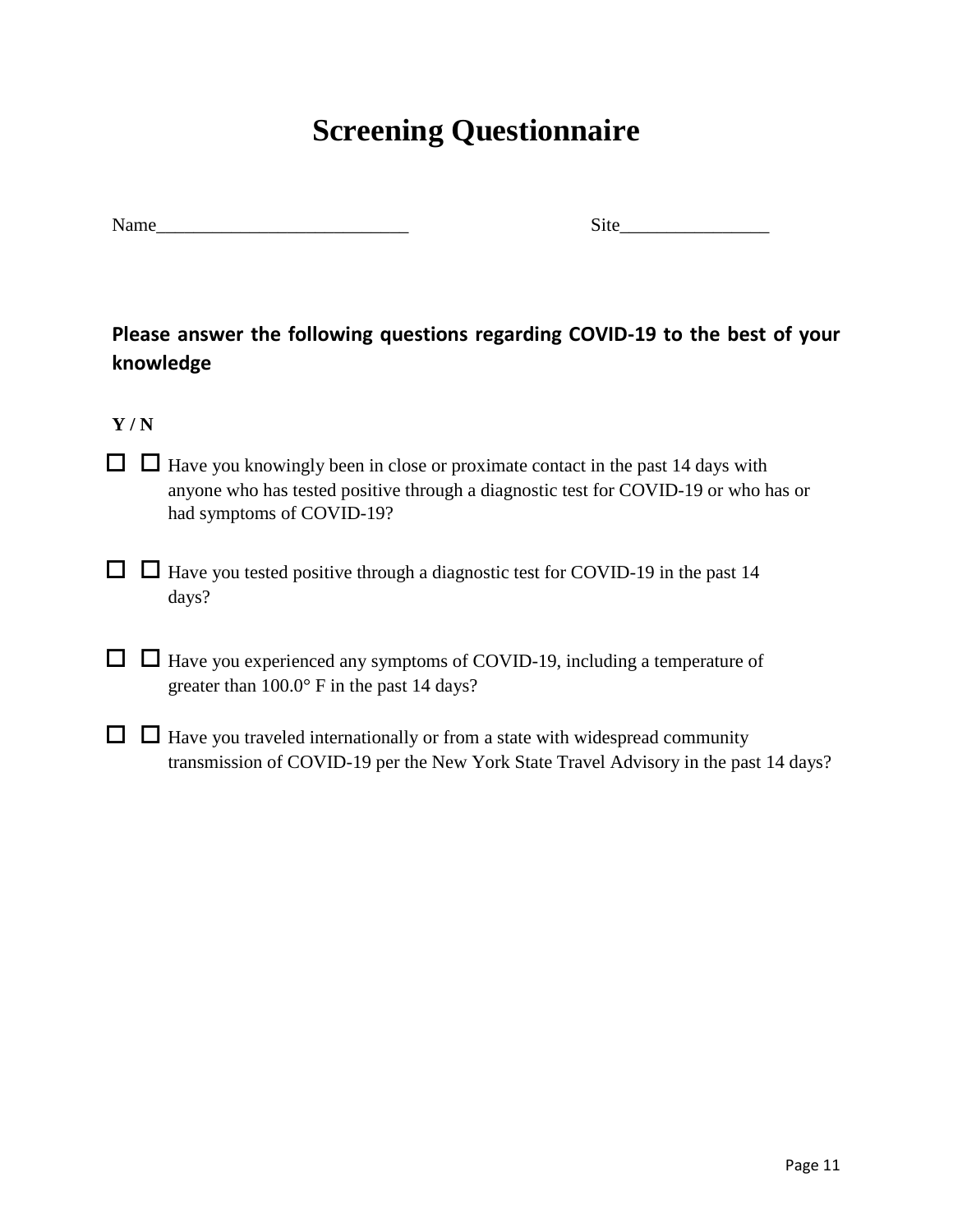## **Vulnerable Populations**

Students who are at risk or are uncomfortable returning to an in person educational environment will have the option to continue with remote learning and teletherapy. In general, all families will have this option regardless of medical need. Employees who are at risk or have underlying conditions may be eligible for reasonable accommodations, to the extent possible. Face coverings will not be placed on anyone who has breathing issues or unable to remove the mask without assistance. Additional PPE such as face shields and N-95 masks will be available for use when deemed appropriate.

All staff will be provided with face masks, gloves, and hand sanitizer. In addition, nurses will be given protective outerwear and masks.

Face shields will be provided to nurses, teachers, therapists and other staff that request them.

Each classroom will be maintained as its own group / cohort. Adequate PPE will be available to all staff and students upon arrival. All staff must wear face coverings and children will be encouraged to wear masks. Should HASC deplete its inventory of PPE, and it cannot be replaced timely due to market shortages, HASC will be forced to immediately revert to a remote learning model until more PPE can be obtained. HASC will supply alcohol-based hand sanitizer containing at least 60% alcohol.

## **Hygiene, Cleaning and Disinfection**

Staff will be trained in use, removal and washing of cloth face coverings. In addition, staff will be trained in protocols regarding disposal of PPE, use of gloves, hand sanitizer and hand washing. The building will be pre-cleaned prior to opening. Cleaning and disinfecting will occur daily on a continuous basis. Bathrooms and commonly touched areas will be cleaned throughout the day including all equipment, bathrooms, and commonly touched areas. In addition to daily cleaning of equipment and toys using CDC and NYSDOH recommended cleaning solutions, HASC will be purchasing electrostatic disinfectant sprayers to be used at the end of each day to sanitize the building. Toys used in school must be able to be sanitized. No toys from home will be allowed. Each child will have their own individual set of supplies and materials. Toys will be sanitized after school daily.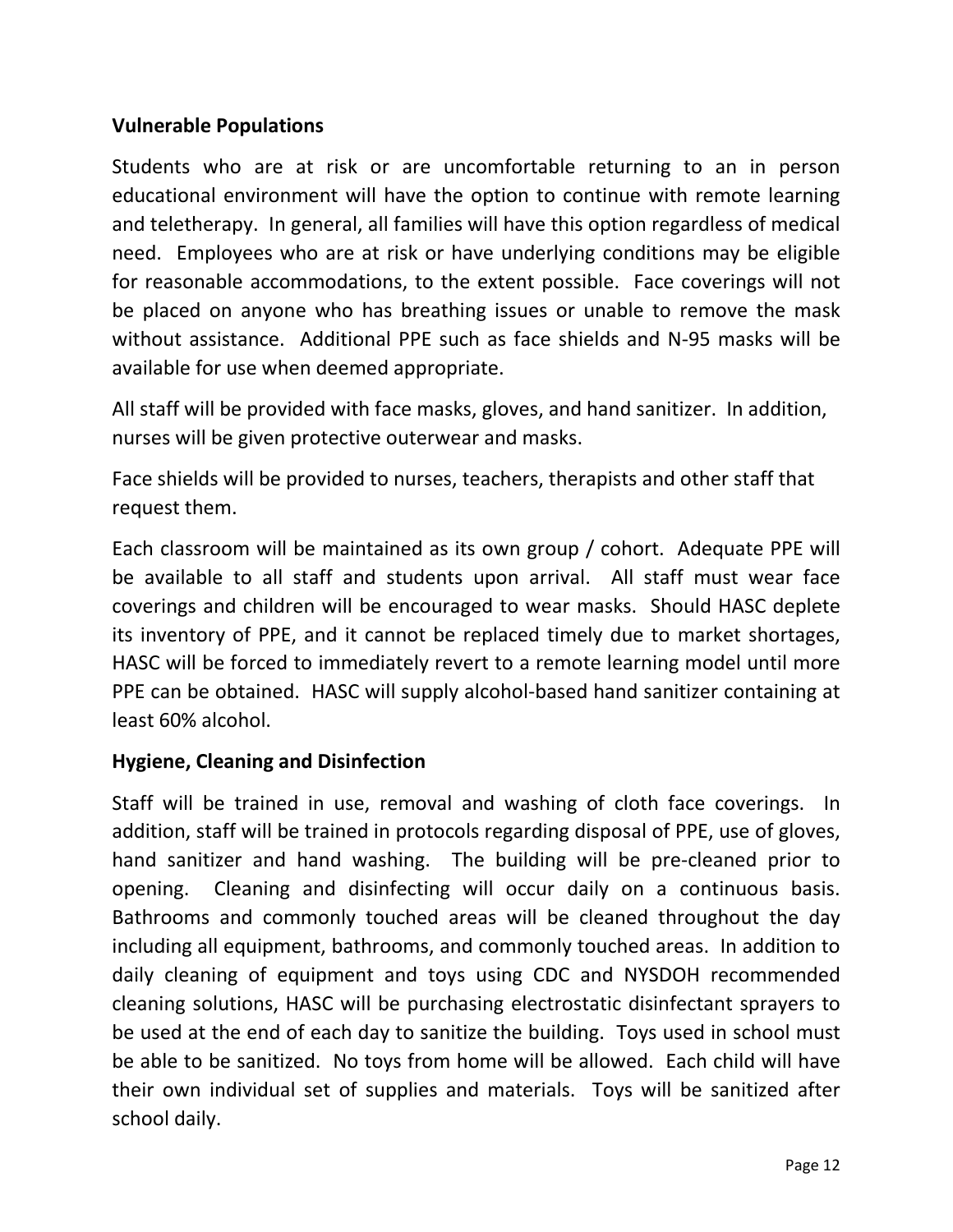### **FACILITIES**

At the present there are no proposed changes to the existing buildings. Whenever possible we will install HEPA filters. Whenever possible, we will increase ventilation with outdoor air to the greatest extent possible while maintaining health and safety protocols. We do not plan on having any assemblies or any activities in which different groups/ cohorts are intermingled.

### **CHILD NUTRITION**

### **Meals and snacks in school**

All snacks and meals will be provided within each child's classroom. Tabletops will be cleaned and sanitized before as well as after meals. Students and staff will be required to wash their hands before and after eating. Students will be spaced at tables to promote social distancing to the best extent possible. There will be no sharing of food. Each student will receive and individual portion. Staff members assisting with meals will be required to wear gloves.

All Students will eat lunch in their classrooms with their cohort. Gloves will be changed between children. Allergy alerts will be posted inside each classroom and well as in the nurse's office (by first name, last initial).

### **Emergency Drills**

Fire drills and lockdown drills will be conducted as required by the fire department and the DOH using social distancing. They will be modified by using less classrooms at a time to prevent unnecessary exposure.

### **TRANSPORTATION**

Parents will have the option to transport their own child to and from school if they so desire or if bus service from the county or Department of Education is not available. At the present time we have no guidance from our bus companies regarding the 2020-21 school year.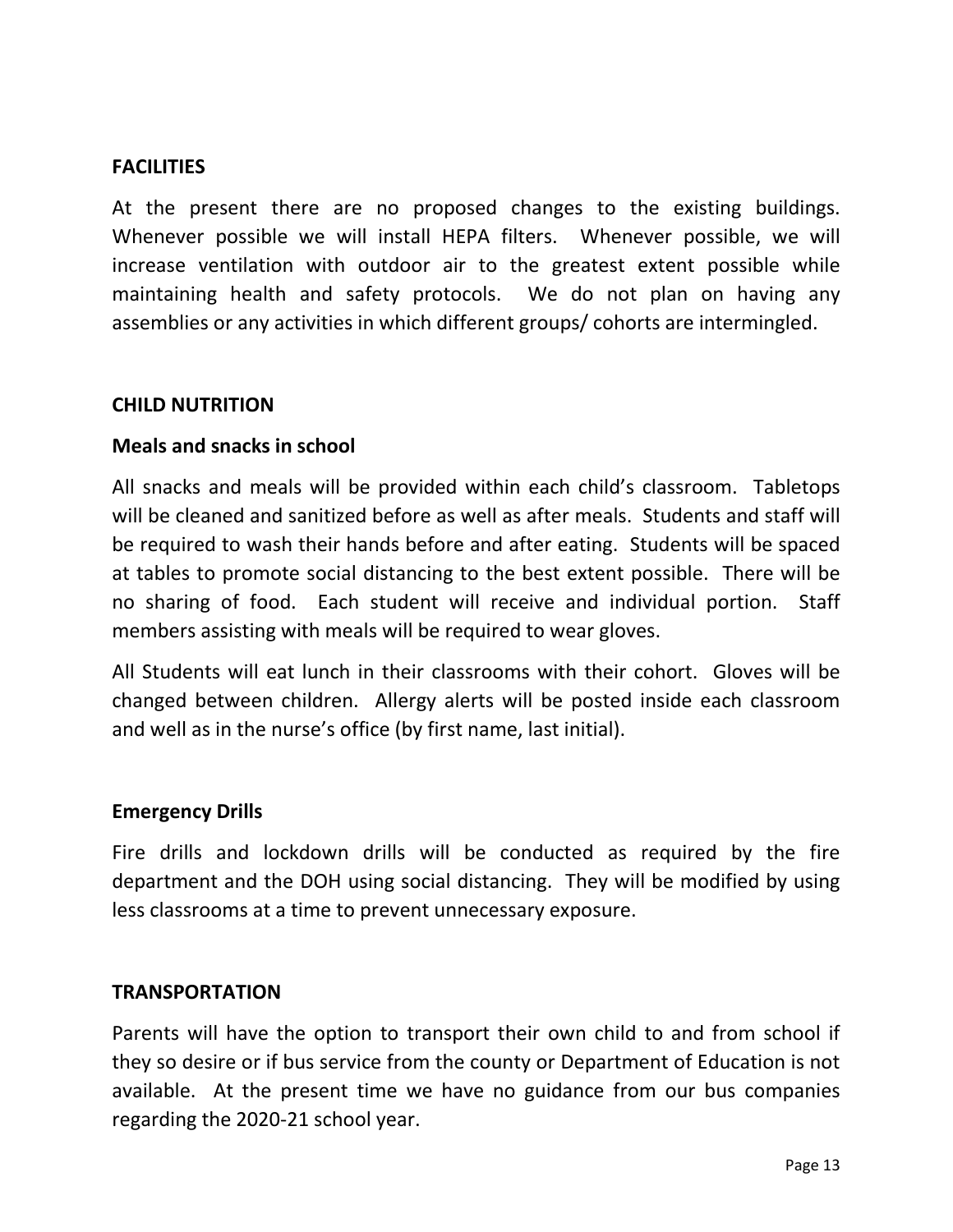Consistent with state issued public transit protocols, individuals must wear face coverings on all school buses. HASC transportation at all sites is provided by bus companies under contract with the School districts or the Department of Education. School bus drivers and matrons should wear face coverings. They should be trained and provided with periodic refreshers on the proper use of PPE and signs and symptoms of COVID-19. They should perform a self-health assessment before they report to work.

## **SOCIAL EMOTIONAL WELL-BEING**

Our teachers are trained to observe signs of mental, behavioral, and emotional issues that students may exhibit. HASC employs psychologists and social workers who will be available to address mental health and the emotional needs of students and staff. They will continue to provide support groups for parents and staff as necessary. Should the need arise for outside help, the Director of Psychological services will arrange for appropriate in-service training, make referrals or provide additional resources.

Our mental health professionals will provide professional training to staff on developing coping and resilience skills.

Our school age programs have teams that are trained in CPI or Handle with Care and are available to assist students in crisis.

## **SCHOOL SCHEDULES**

HASC has learned a great deal about distance learning in the Spring and Summer of 2020. Our school can ensure that learning will continue throughout the 2020- 21 school year. We will prepare for in-person instruction and therapy as well as having our remote platforms (TEAMS) in place in order to provide remote learning. Hybrids of the two will be made available. Should the need arise we are prepared to transition overnight to a fully remote platform.

Choices include:

- Centerbased in person
- Hybrid part in person, part remote
- Remote model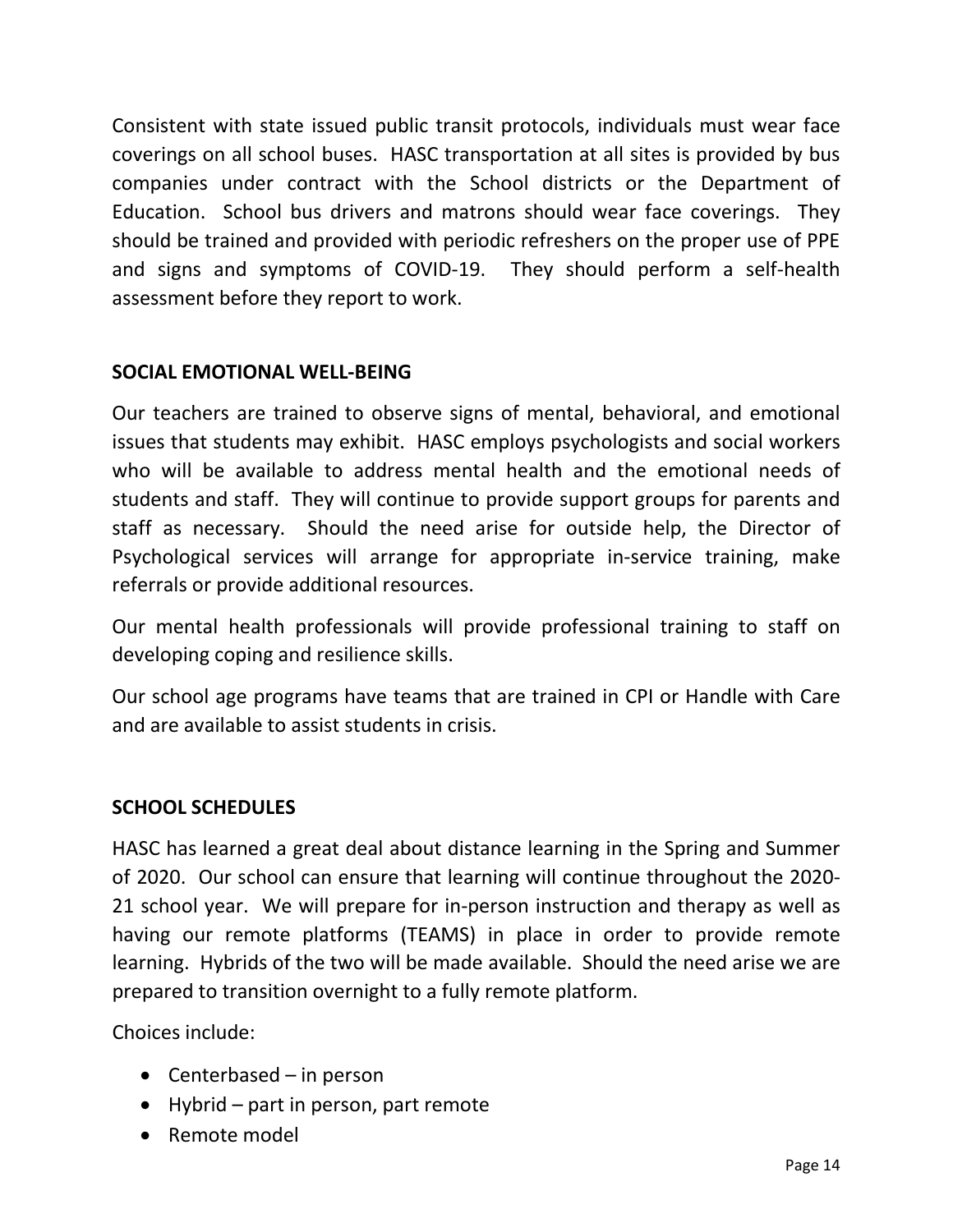If a staff member or a student is ill, they must stay home. If a staff member or a student arrives at school with signs or illness, a temperature of 100.4 or more or answers yes to any of the required questions they will not be allowed to stay in school.

# **ATTENDANCE / CHRONIC ABSENTEEISM**

HASC will continue to take daily attendance regardless of the instructional setting. In addition, therapy sessions will be logged in EasyTrac or CLAIMS.

HASC places a high priority on providing in-person instruction. Parents will be given a choice regarding the learning model that they prefer.

In the event that a child has frequent absences / poor attendance, teachers, social workers and the nurse will continuously reach out to the family to ensure their safety and to encourage them to participate in their child's educational program. Should the staff be unable to reach a family the local school district will be notified.

## **Technology and Connectivity**

HASC will ensure that all students and staff have access to devices should the need arise for remote learning or a hybrid model. HASC's Information and Technology Officer will continue to reach out to parents identified as having technology needs.

Devices were and will continue to be obtained from the Department of Education for those families who have no access or devices.

Our school will continue to use the TEAMS platform for remote services. In addition, teachers and therapists mail supplies and worksheets and lesson plans to parents (in addition to email). Families without connectivity will be reached via facetime when possible. Parents who do not have access will be given stamped envelopes in which they can submit student work samples or this can be done by taking photos and emailing or mailing to teachers and therapists. Teachers will follow-up via phone call to review work schedules, read stories, and address any problems children or families may be experiencing.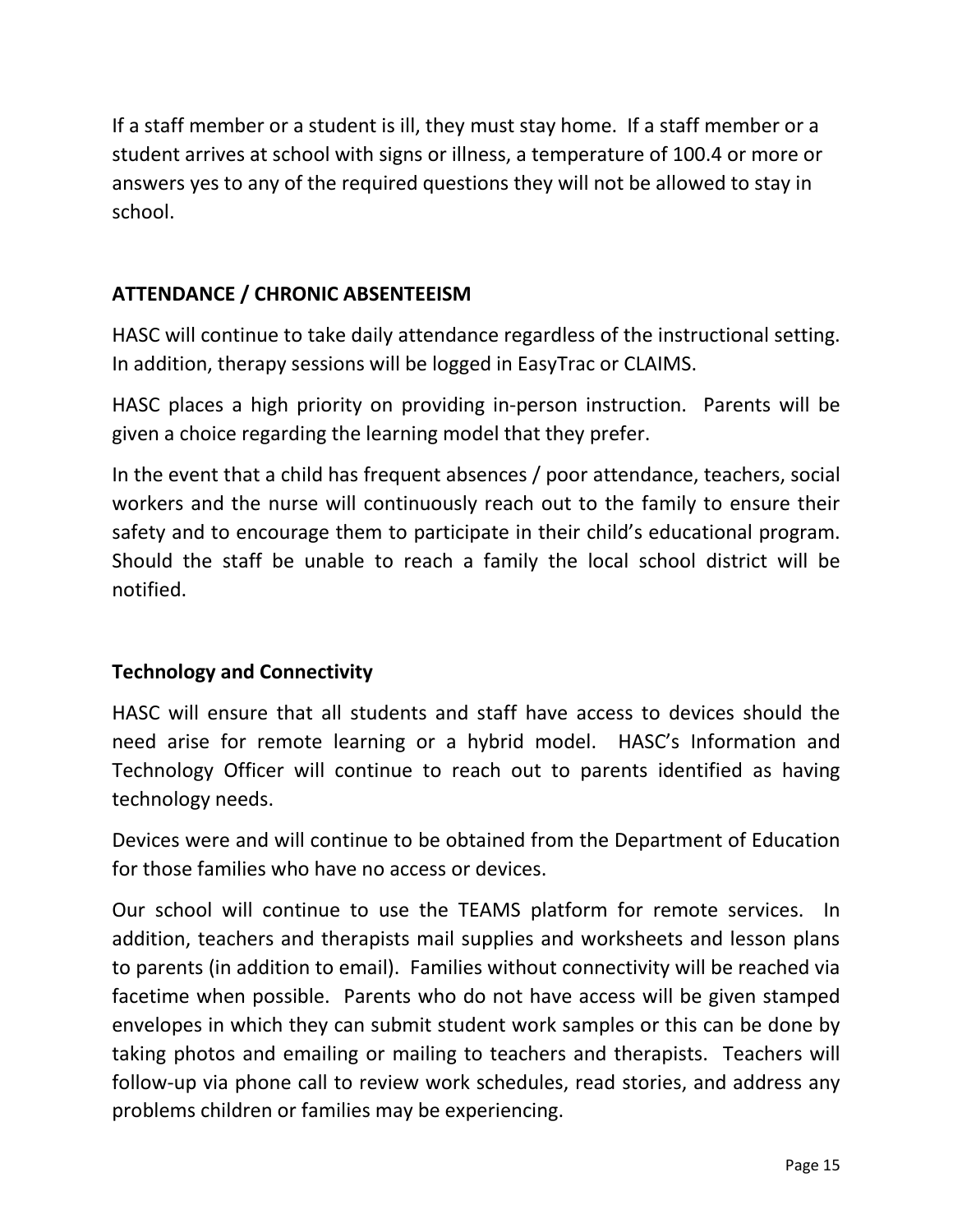## **Teaching and Learning**

HASC plans on using three models for the 2020-21 school year.

- In-person centerbased instruction
- Hybrid
- Remote learning

All classes adhere to the NYS Learning Standards and the Common Core Curriculum. All children will receive educational and therapeutic services as mandated on their IEP.

## **INSTRUCTIONAL PLAN FOR IN PERSON LEANING**

Students will have substantive interactions between teachers and students and therapists and students.

In our Preschools, students will be given opportunities to engage in:

- Circle time
- Free play
- Fine motor activities
- Gross motor activities
- Center time
- Reading readiness and language activities
- Story time
- Snack and lunch
- STEM activities
- Music and movement
- Outdoor play

These activities will be provided in a way that social distancing can be maintained to the greatest extent possible.

Our school age program will provide individualized lessons in reading, mathematics, writing, science and social studies. We use the following programs: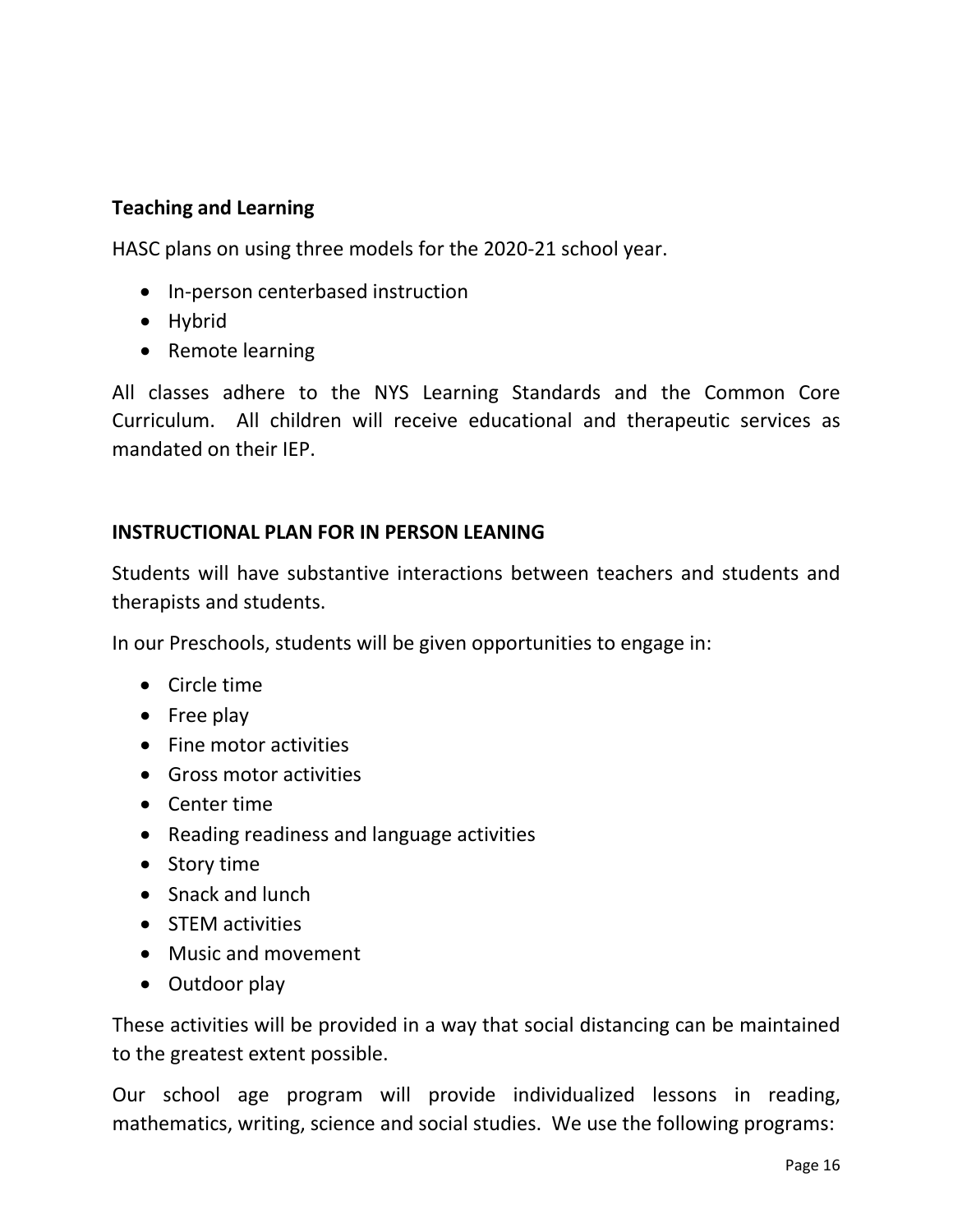- Go Math
- PCI Math Curriculum
- PAF Reading Program
- Dolch Sight Word Program
- Environmental Sight Word Program
- ADL Skills
- Functional Life Skills
- Pre-Vocational Skills

Social distancing and proper hygiene signs will be posted in the hallways and classrooms, offices, bathrooms and common areas.

Staff and students will use multiple entrances for arrival and departure. Staff and children will walk in single file in the hallways and outside of the building. HASC plans on purchasing large thermo-scanning thermometers to ensure that any student or staff member with a fever is identified. Upon entering the classrooms all staff and students will either wash or sanitize their hands. Each child will have his/her own set of personal supplies and materials. No children will be allowed to bring in toys from home. All common toys that are used during the day will be set aside to be disinfected at the end of the day. Bags or containers will be labeled for each student with common classroom materials needed for each day and will be stored separately.

For students who require diapering, chucks will be placed on the changing mat. Changing mats will be cleaned and disinfected between students.

Contact logs will be maintained for each classroom for contact tracking and tracing. Each site will have an isolation room for students or staff displaying symptoms who are awaiting pick up.

The nurse will contact caregivers to pick up a child, immediately, if ill.

The nurse or designated staff will wait with the student who needs to be picked up.

Isolation room staff will wear masks, gloves and gowns while with students.

They will change PPE and follow disinfecting protocol once the child leaves the isolation room and the building.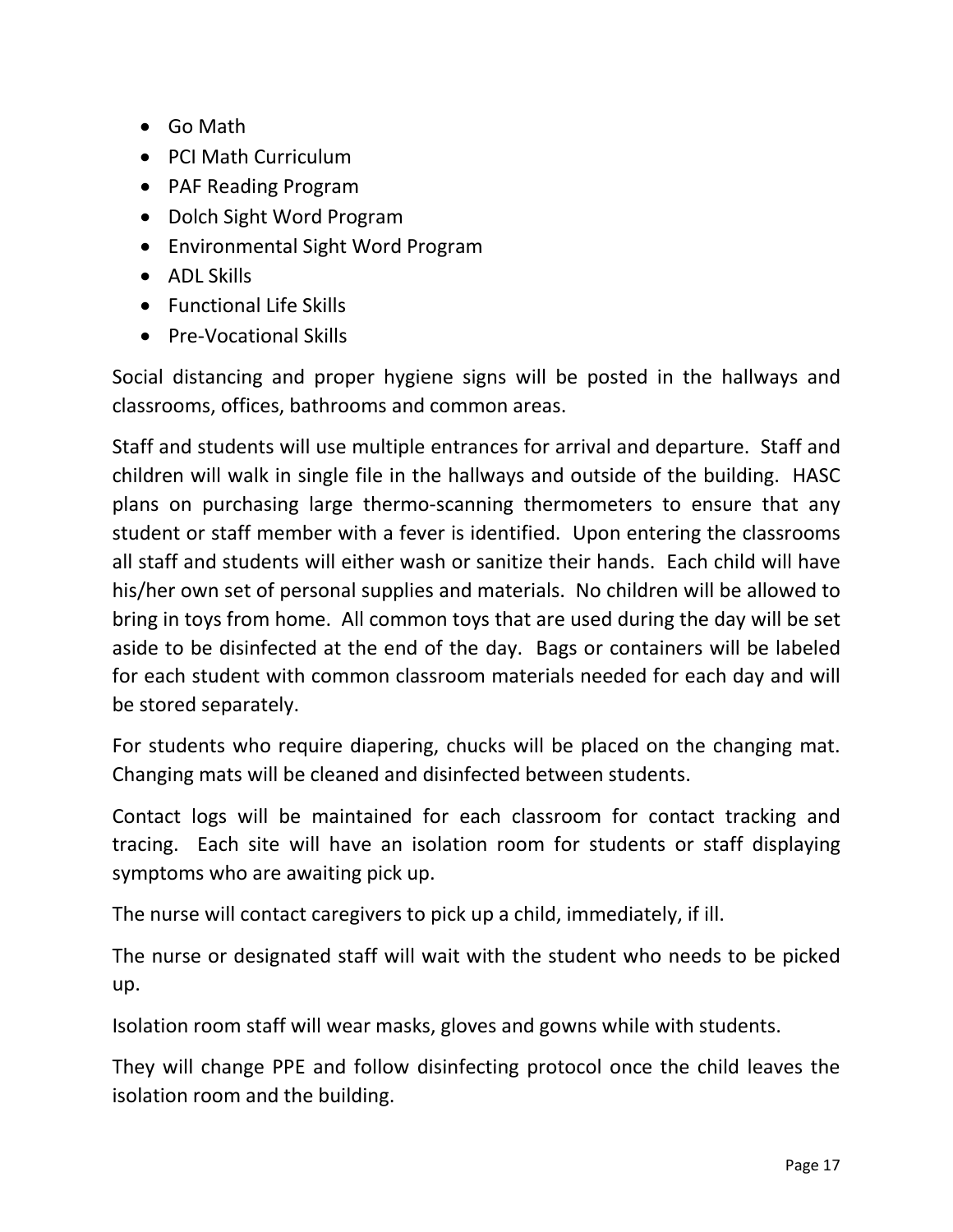All areas of the building that the child used will be cleaned and sanitized after he or she leaves the building.

Therapists will wear masks. Therapy should be done in the classroom as much as possible.

When therapy rooms are used, logs will be kept regarding which staff and students were in the same room.

Therapists should practice social distancing in common areas when picking up and returning students to their class.

Physical education and outdoor play will be limited to one class at a time.

### **Meetings**

Staff meetings, team meetings and case conferences will be held remotely using the TEAMS platform.

Parent / Teacher conferences will be held through phone calls, facetime or TEAMS depending on parental preference.

CSE/CPSE meetings will be held remotely.

### **Visitors**

Upon opening, visitors will not be allowed in the building. Only staff and students will be allowed to enter. All deliveries will be left outside. Essential visitors that must have access will be screened for temperature and symptoms and answer the mandatory questions prior to entry to the building. All visitors will be required to wear PPE.

### **Communication Plan**

HASC will communicate with parents and staff via:

- Website HASC.net
- Email
- Mailings
- Phone calls
- Texts
- K-12 Alerts
- Remind System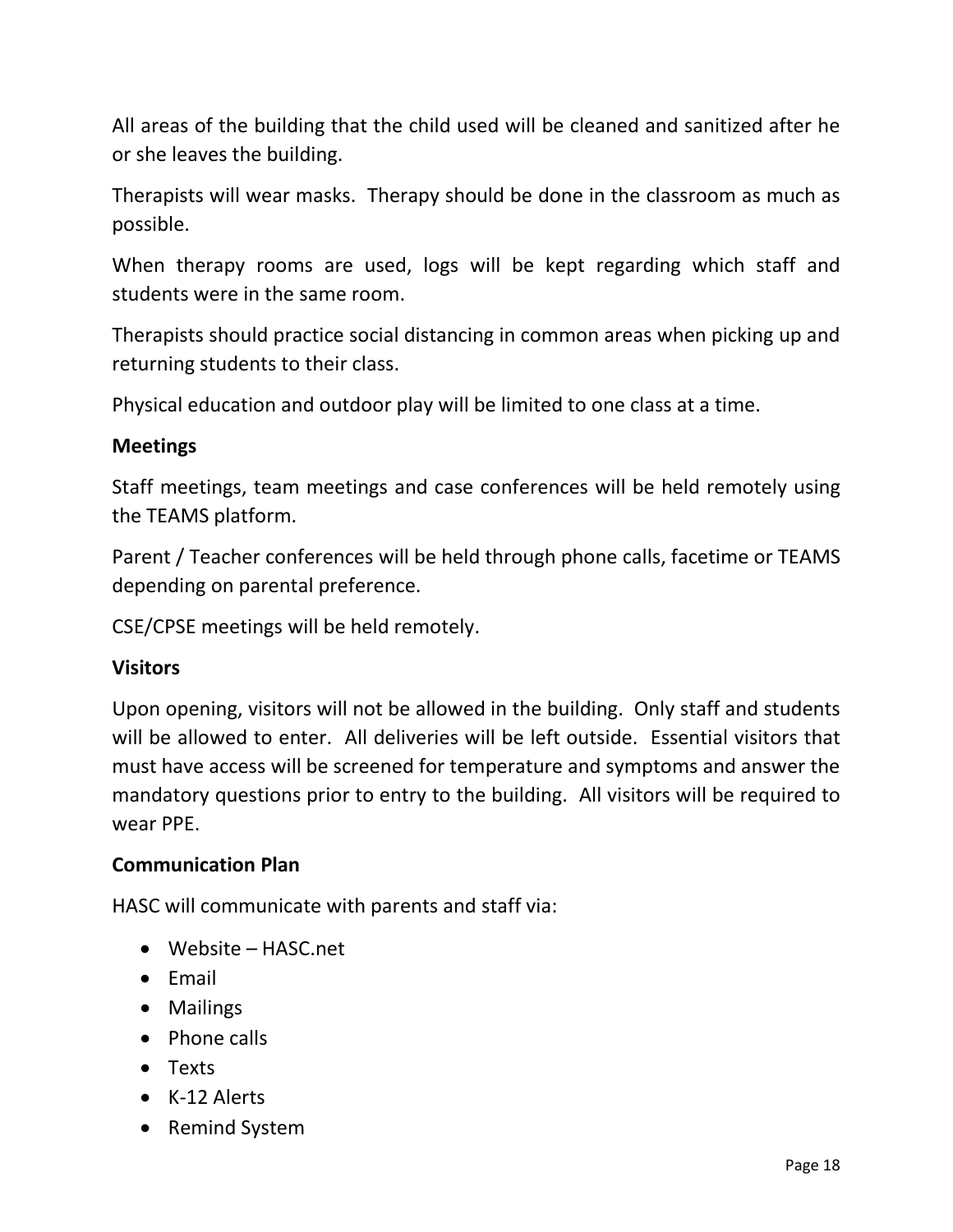Translation will be provided when required.

All of the above refers to in person instruction where students are physically present and receive in person services and instruction on site.

## **PLANS FOR IN HYBRID MODEL**

All of the information regarding in person instruction applies to our hybrid model as well.

Parents will be given the choice whether they want their child to attend every day or decide on a hybrid model with less children attending every day.

Children enrolled in the hybrid model will be given instruction from their classroom teachers utilizing the TEAMS platform from within their classroom.

Mandated therapy services will be provided in person as well as through TEAMS or FaceTime.

Students will attend centerbased school using alternating schedules based on parent choice, availability and bus routing.

## **REMOTE INSTRUCTION**

Complete remote instruction will take place if a parent does not want in person services. It will also take place should the school building be forced to close due to a COVID-19 outbreak at the school or an Executive Order.

All students will receive instruction using TEAMS.

Teachers will provide a combination of live classroom instruction as well as activities, work packets, pre-recorded lessons and personal one on one phone calls with students.

Therapeutic services will be provided using TEAMS or FaceTime in accordance with IEP mandates. Accommodations will be made for parent / guardian preferences.

## **Parent Communication and Learning**